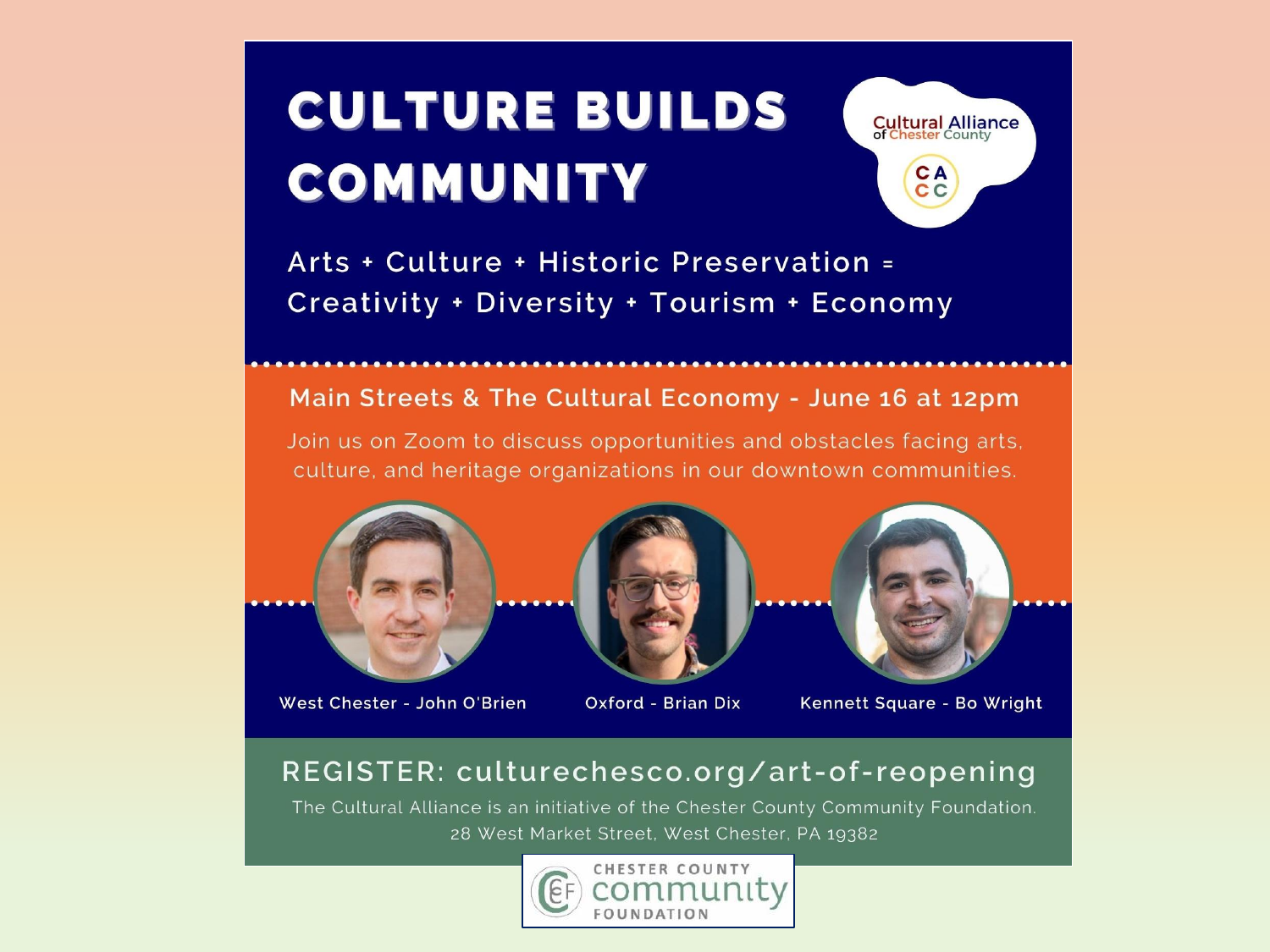

## **Culture Builds Community**

Vibrant Arts Culture = Thriving Communities

## **Main Streets & The Cultural Economy**



- **2. How can arts, culture, & heritage nonprofits play an even more vital role in your downtown community? What opportunities & obstacles face them? Please share examples of successful (or unsuccessful) culture initiatives.**
- **3. As you look ahead, what are your longer-term plans for increasing the vitality of your downtown community? How could/does culture fit in?**



**WEST CHESTER** John O'Brien, Exec Director [www.downtownwestchester.com/](https://www.downtownwestchester.com/)

West Chester





**KENNETT SQUARE** Bo Wright, Exec Director [historickennettsquare.com](https://historickennettsquare.com/)/

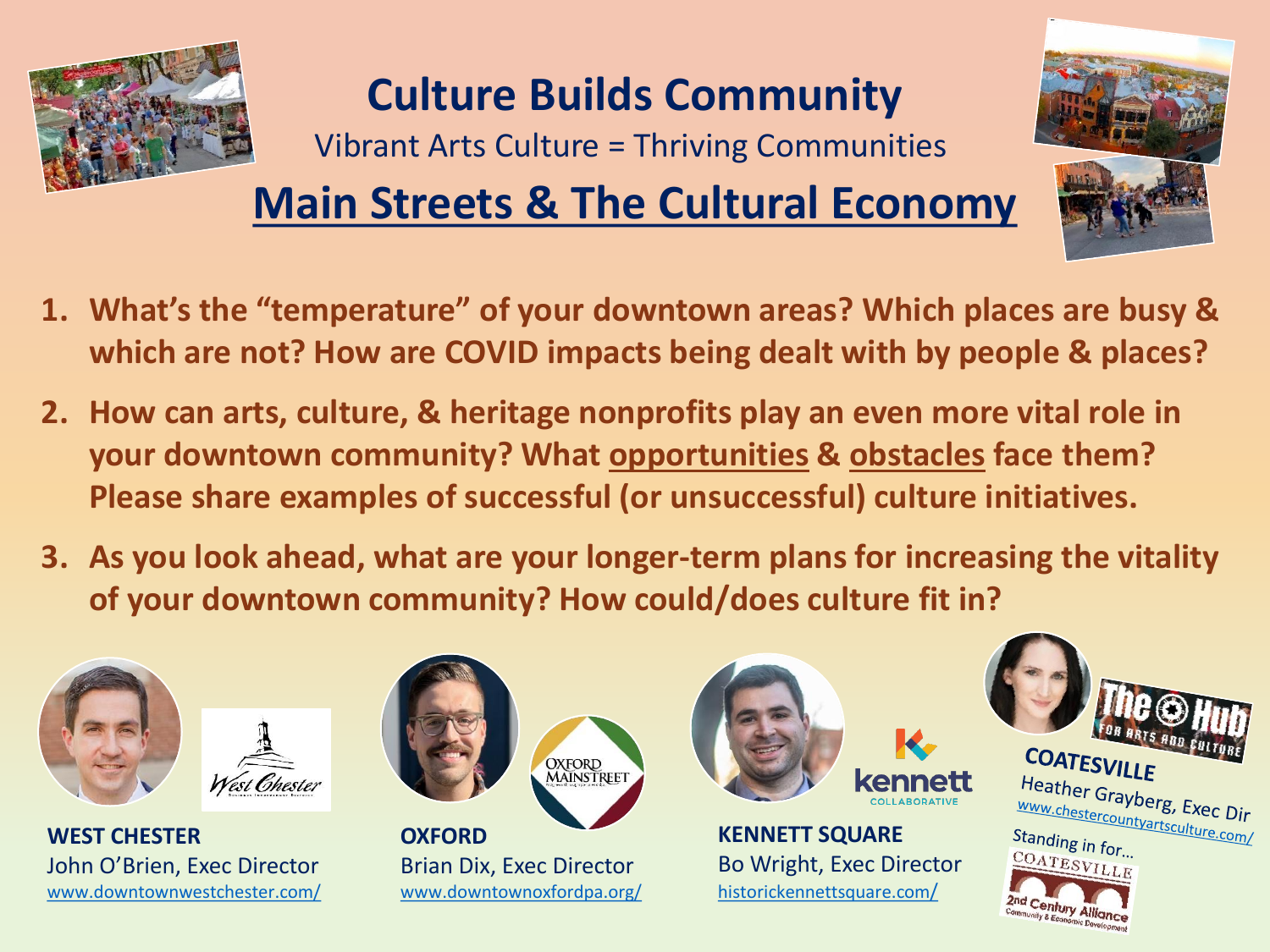

## **Join us Thursday, July 21 from 12-1pm on Zoom for a Juneteenth debrief.**

We'll review what worked this year and start collaborating for next year's Juneteenth celebrations.

**[CLICK HERE TO REGISTER](https://us02web.zoom.us/meeting/register/tZckf-igpzMsEte_teO7z8dp25Y09y2zqvy4)**



#### **CA** Cultural Alliance Donate! **RESOURCES DIVERSITY CULTURE** EQUITY, & **AUDIENCE ARTS BUILDS INCLUSION** MANAGEMENT **DEVELOPMEN COMMUNITY** ONSULTANTS **Load Mon Load More RESEARCH SPACE** CAREERS **SPECIALTIES** & ARTS **FINDER ADVOCACY Load More Load More** Load Mor

[www.culturechesco.org](http://www.culturechesco.org/art-of-reopening)



**Stay tuned for other future sessions!** [www.culturechesco.org/art-of-reopening](http://www.culturechesco.org/art-of-reopening)